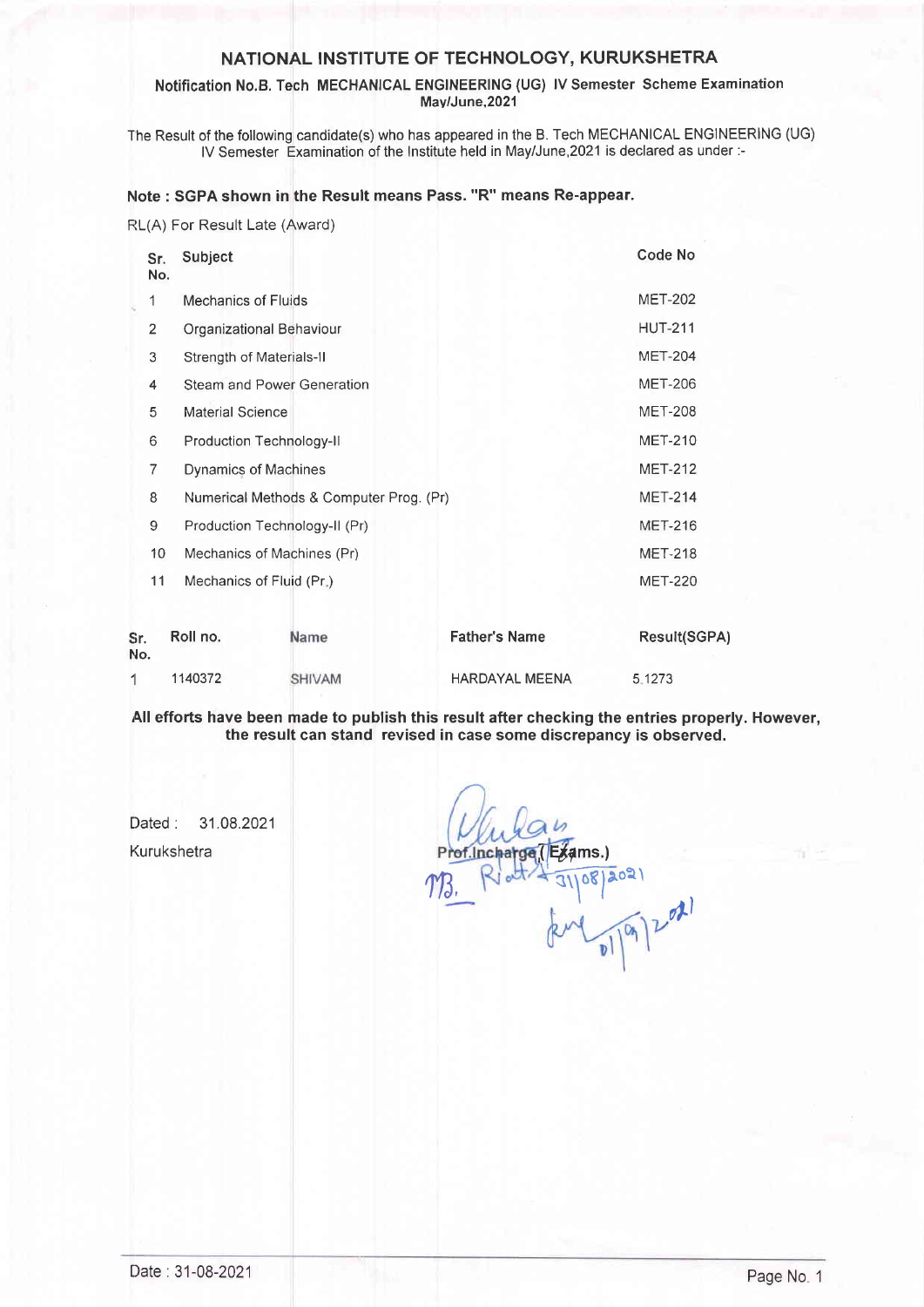## Re-Appear Notification for Result of BACHELOR OF TECHNOLOGY IV Semester , Mechanical Engineering examinations May/June -2021

The Result of the following candidates who appeared in BACHELOR OF TECHNOLOGY IV Semester , Mechanical Engineering examination of this Institute held in May/June -2021 is declared as under:-

# Note: SGPA shown means Pass and "R" means Reappear

## **RL(A) For Result Late (Award)**

| Sr. No.        | <b>Subjects</b>                               | Code No.       |
|----------------|-----------------------------------------------|----------------|
|                | Organizational Behaviour                      | <b>HUT-211</b> |
| $\overline{2}$ | Mechanics of Fluids                           | <b>MET-202</b> |
| 3              | Strength of Materials-II                      | <b>MET-204</b> |
| 4              | Steam & Power Generation                      | <b>MET-206</b> |
| 5.             | Material Science                              | <b>MET-208</b> |
| 6              | Production Technology-II                      | <b>MET-210</b> |
| 7              | Dynamics of Machines                          | MET-212        |
| 8              | Numerical Methods & Computer Programming (Pr) | <b>MET-214</b> |
| $\theta$       | Production Technology-II (Pr)                 | $MEF-216$      |
| 10             | Mechanics of Machines (Pr)                    | $MEF-218$      |
| Ħ              | Mechanics of Fluids (Pr)                      | $MEI-220$      |
|                |                                               |                |

| Sr. No. | Roll No. | Name         | <b>F</b> Name | <b>SGPA</b> |
|---------|----------|--------------|---------------|-------------|
|         | 1610702  | <b>MOHIT</b> | SH. RAJ KUMAR | 6.8182      |

All efforts have been made to publish this result after checking the entries properly. However, the result can stand revised in case some discrepancy is observed

Examinations) sat 1 31/08/2021

Date · Kurukshetra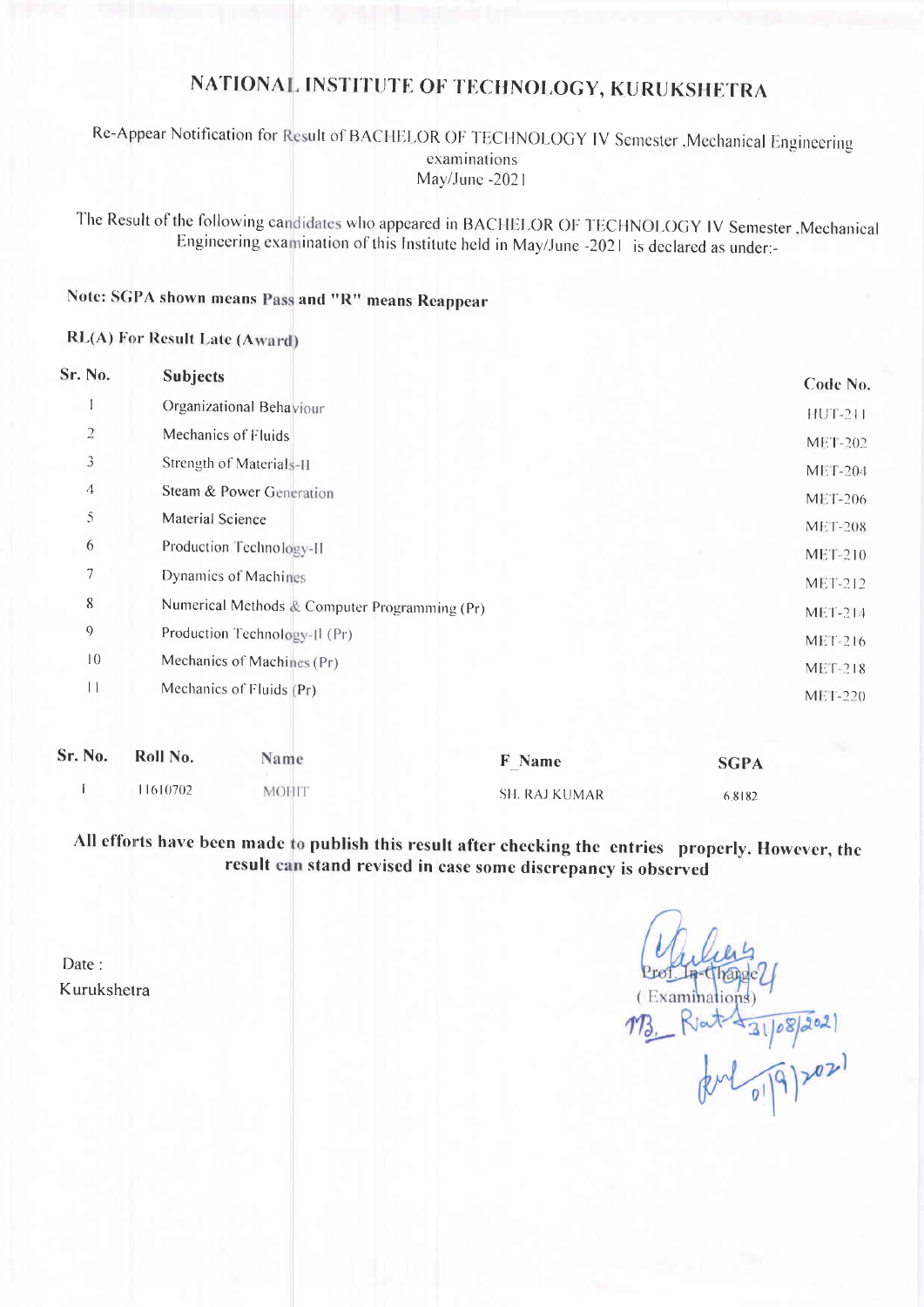Re-Appear Notification for Result of BACHELOR OF TECHNOLOGY IV Semester ,Mechanical Engineering examinations May/June -2021

The Result of the following candidates who appeared in BACHELOR OF TECHNOLOGY IV Semester Mechanical Engineering examination of this Institute held in May/June -2021 is declared as under.

## Note: SGPA shown means Pass and "R" means Reappear

## RL(A) For Result Late (A

| Sr. No. | <b>Subjects</b>                            | Code No.           |
|---------|--------------------------------------------|--------------------|
|         | Production Technology-I                    | MEPC18             |
| 2       | Strength of Materials-II                   | MEPC19             |
| 3       | Machine Design-I                           | MEPC20             |
| 4       | Dynamics of Machines                       | MEPC21             |
| 5       | Thermal Power Engineering                  | MEPE10             |
| 6       | <b>Computer Aided Design</b>               | MEPE11             |
| 7       | Nuclear Engineering.                       | MEPE13             |
| 8       | Computer Aided Design(Pr.)                 | MELR14             |
| 9       | Production Technology-I(Pr.)               | MELR <sub>15</sub> |
| 10      | Theory of Machines(Pr.)                    | MELR16             |
| 11      | Numerical Methods and Computer Programming | MELR17             |
| 12      | Mechatronics.                              | MEPE12             |
| 13      | Introduction to MATLAB Programming         | MEPE14             |
| 14      | <b>Engineering Economy</b>                 | MEPE15             |

| Sr. No. | Roll No. | Name               | <b>F</b> Name       | <b>SGPA</b> | <b>CGPA</b> |
|---------|----------|--------------------|---------------------|-------------|-------------|
| $\star$ | 11710906 | <b>DEEPAK JEPH</b> | <b>SURESH KUMAR</b> | 5.6538      | RL(L)       |
|         | 11730027 | DAWA TENZIN LEPCHA | <b>JOGMA LEPCHA</b> | 5.8462      | 6.2621      |

All efforts have been made to publish this result after checking the entries properly However,the result can stand revised in case some discrepancy is observed

Date: Kurukshetra

Prof. In-Chart (Examinations) TB.  $43108202$  $\frac{1}{\frac{2}{\sqrt{3}}\cdot\frac{1}{\sqrt{3}}}}$